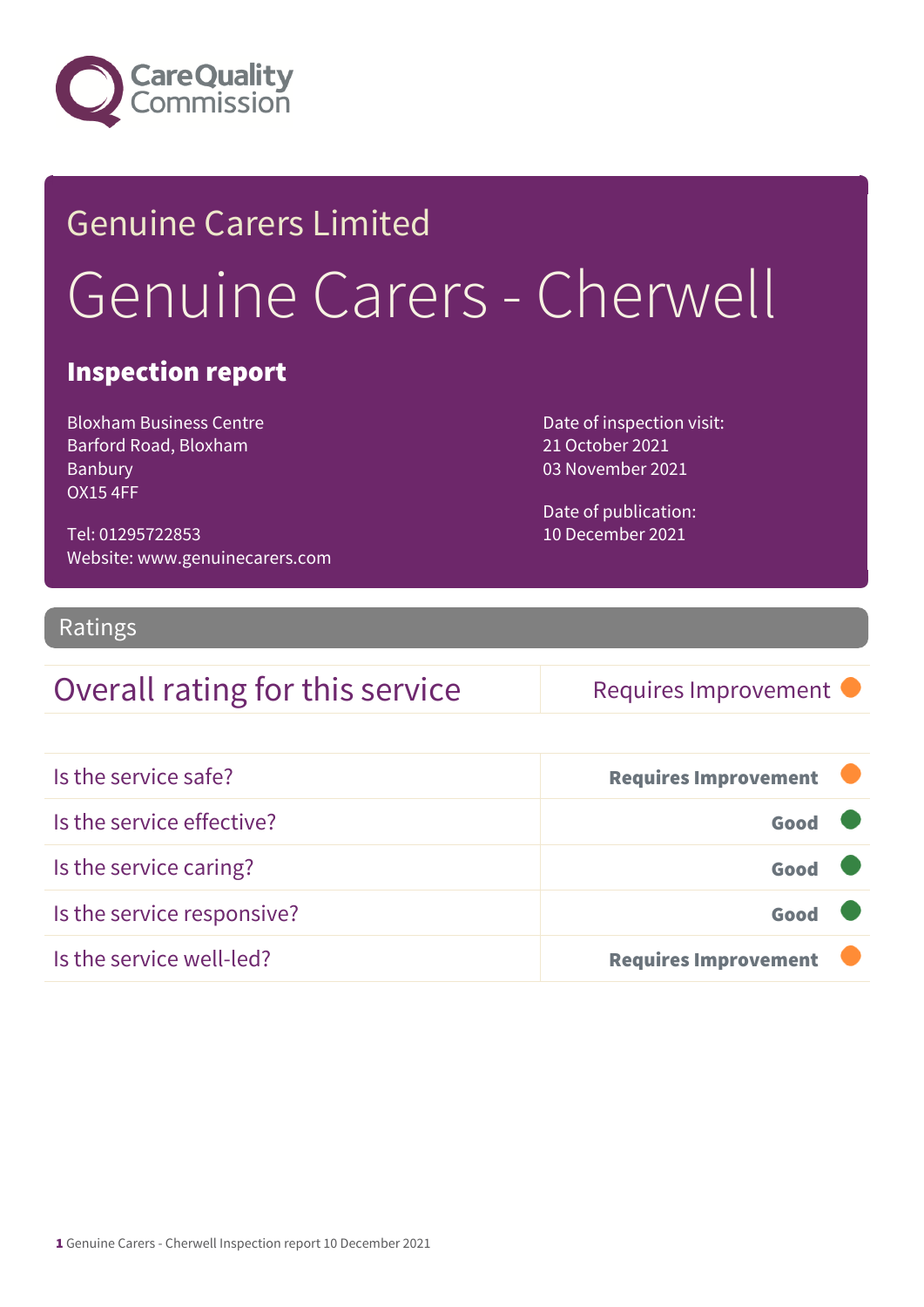### Summary of findings

#### Overall summary

#### About the service

Genuine Carers Cherwell is a domiciliary care agency providing care to people in their own homes in the Cherwell area in North Oxfordshire. At the time of our inspection 16 people were receiving the regulated activity of personal care from the service.

#### People's experience of using this service and what we found

People were not always protected from risks of unsafe recruitment as the evidence of staff checks and conduct were not sought prior to the staff working with adults at risk. The service had systems to report and investigate concerns. However, risk assessments did not always identify how potential risks should be managed to reduce the likelihood of people experiencing harm.

There was a registered manager appointed who was supported by a deputy and the director. The provider's quality assurance processes were not effective and had not identified some of the concerns we found during our inspection. However, the registered manager was open and transparent and recognised that some of the quality assurance system needed to be strengthened and demonstrated a commitment to continuously improve the service for the people it supported.

Staff understood the risks to people and delivered safe care in accordance with people's support plans and knew how to report any suspicions concerning abuse.

Staff were knowledgeable about types and signs of abuse, and the actions they were required to take to escalate any concerns. People told us there were enough staff to keep people safe, although some concerns were raised by relatives regarding late visits.

People were supported to have maximum choice and control of their lives and staff provided them with care in the least restrictive way possible and acted in their best interests; the policies and systems in the service promoted this practice.

People told us they were supported by caring and compassionate staff. Staff respected people's privacy, dignity and their individual needs. People felt the support they had met their needs. Staff knew people's needs well and were passionate about ensuring people felt valued and cared for.

People's individual communication needs were known to staff and staff were able to give us examples of how they adjusted communication methods where required.

People, their relatives and staff spoke highly of the registered manager; they found them approachable and supportive. There was a positive workplace culture and the team worked well in partnership with other agencies and the local social and health professionals. We received positive feedback from three professionals who praised the service's caring approach and the care provided to people.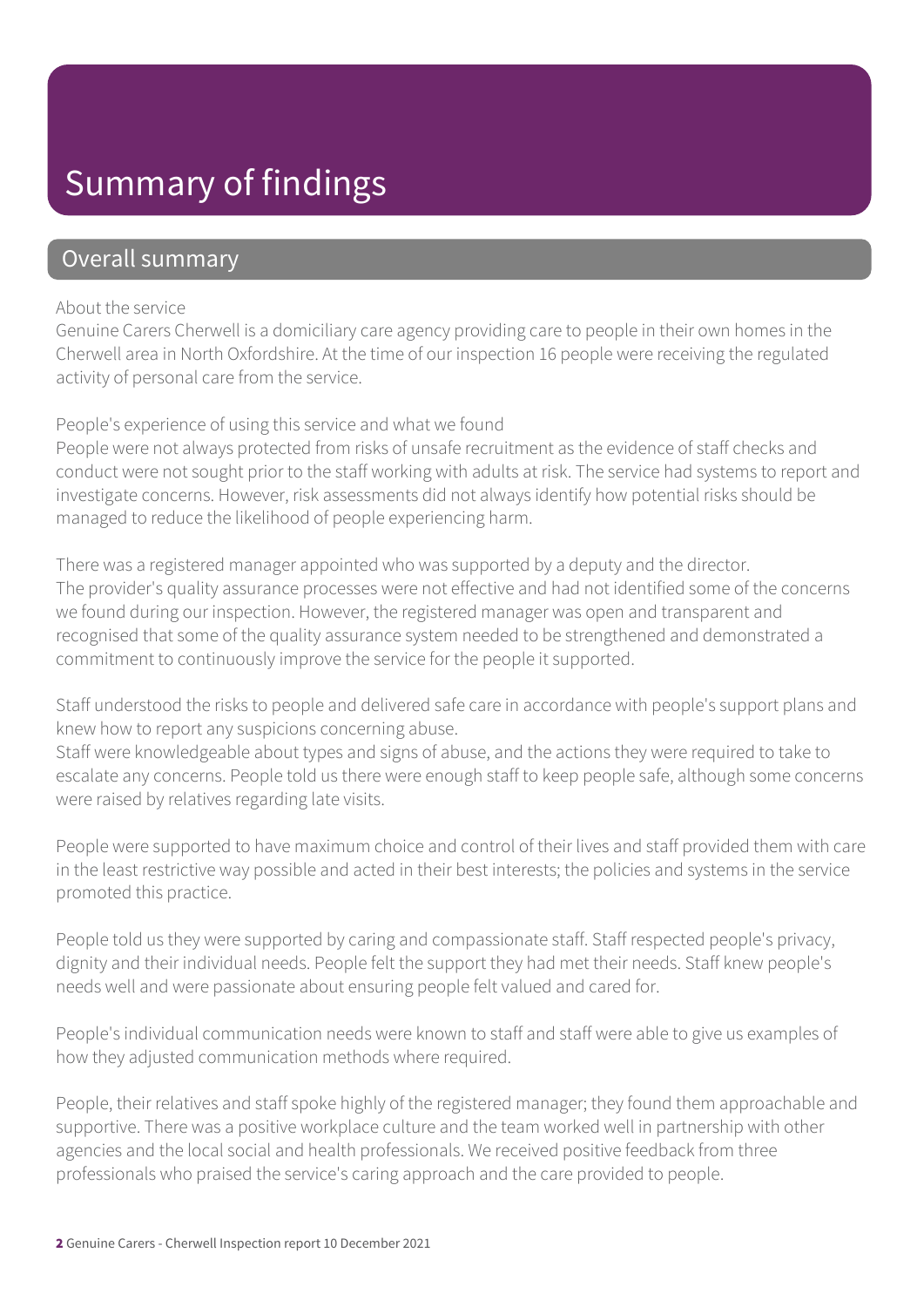For more details, please see the full report which is on the CQC website at www.cqc.org.uk

#### Rating at last inspection

This service was registered with us on 02 July 2021 and this is the first inspection.

#### Why we inspected

This was a planned inspection as this new service had been registered since 2020

#### Enforcement

We are mindful of the impact of the COVID-19 pandemic on our regulatory function. This meant we took account of the exceptional circumstances arising as a result of the COVID-19 pandemic when considering what enforcement action was necessary and proportionate to keep people safe as a result of this inspection. We will continue to monitor the service to keep people safe and to hold providers to account where it is necessary for us to do so.

We have identified breaches in relation to recruitment procedures and the quality of safety and governance systems at this inspection.

Please see the action we have told the provider to take at the end of this report.

#### Follow up

We will request an action plan for the provider to understand what they will do to improve the standards of quality and safety. We will work alongside the provider and local authority to monitor progress. We will return to visit as per our re-inspection programme. If we receive any concerning information we may inspect sooner.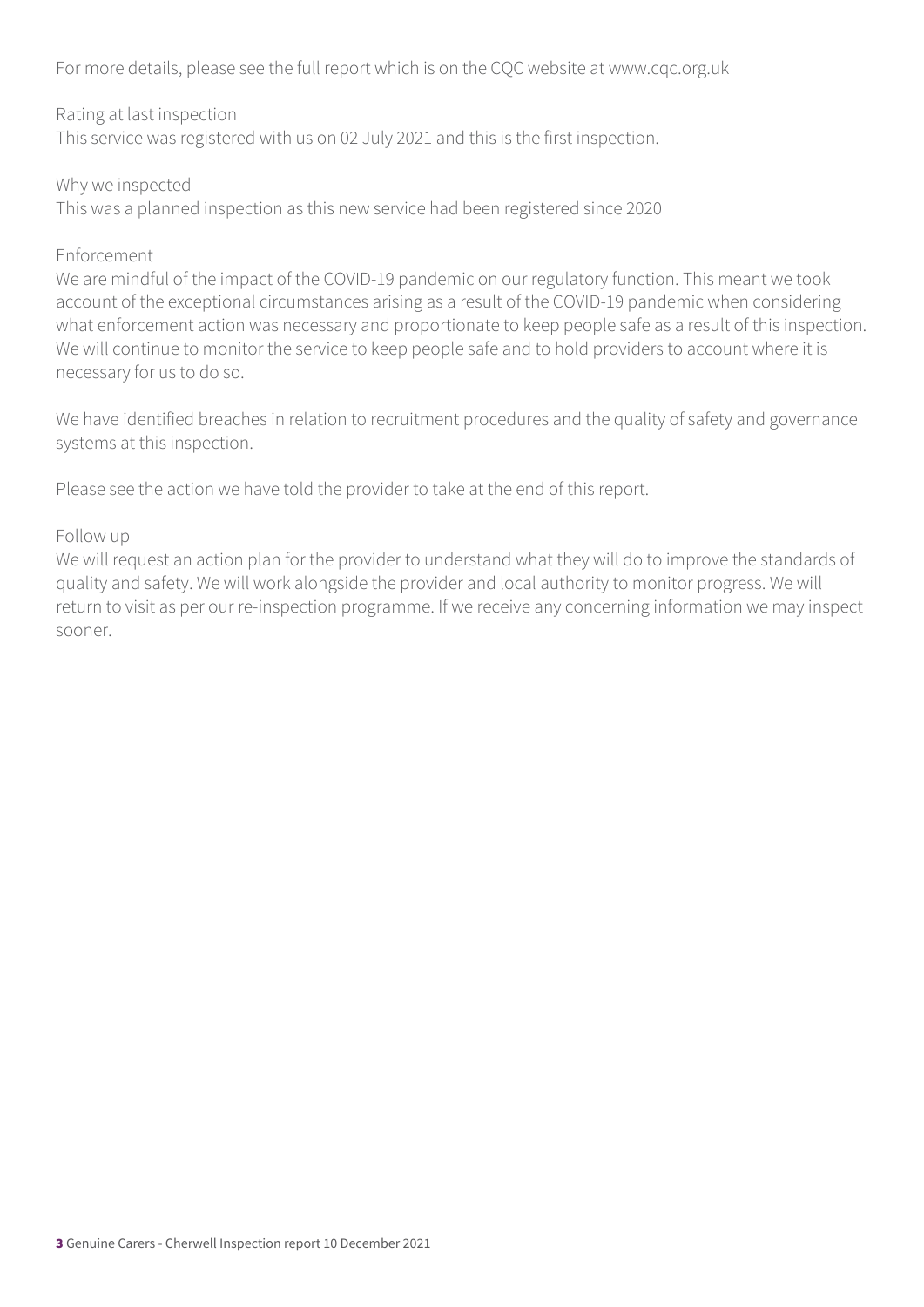### The five questions we ask about services and what we found

We always ask the following five questions of services.

| Is the service safe?                          | <b>Requires Improvement</b> |
|-----------------------------------------------|-----------------------------|
| The service was not always safe.              |                             |
| Details are in our safe findings below.       |                             |
| Is the service effective?                     | Good                        |
| The service was effective.                    |                             |
| Details are in our effective findings below.  |                             |
| Is the service caring?                        | Good                        |
| The service was caring.                       |                             |
| Details are in our caring findings below.     |                             |
| Is the service responsive?                    | Good                        |
| The service was responsive.                   |                             |
| Details are in our responsive findings below. |                             |
| Is the service well-led?                      | <b>Requires Improvement</b> |
| The service was not always well-led.          |                             |
| Details are in our well-Led findings below.   |                             |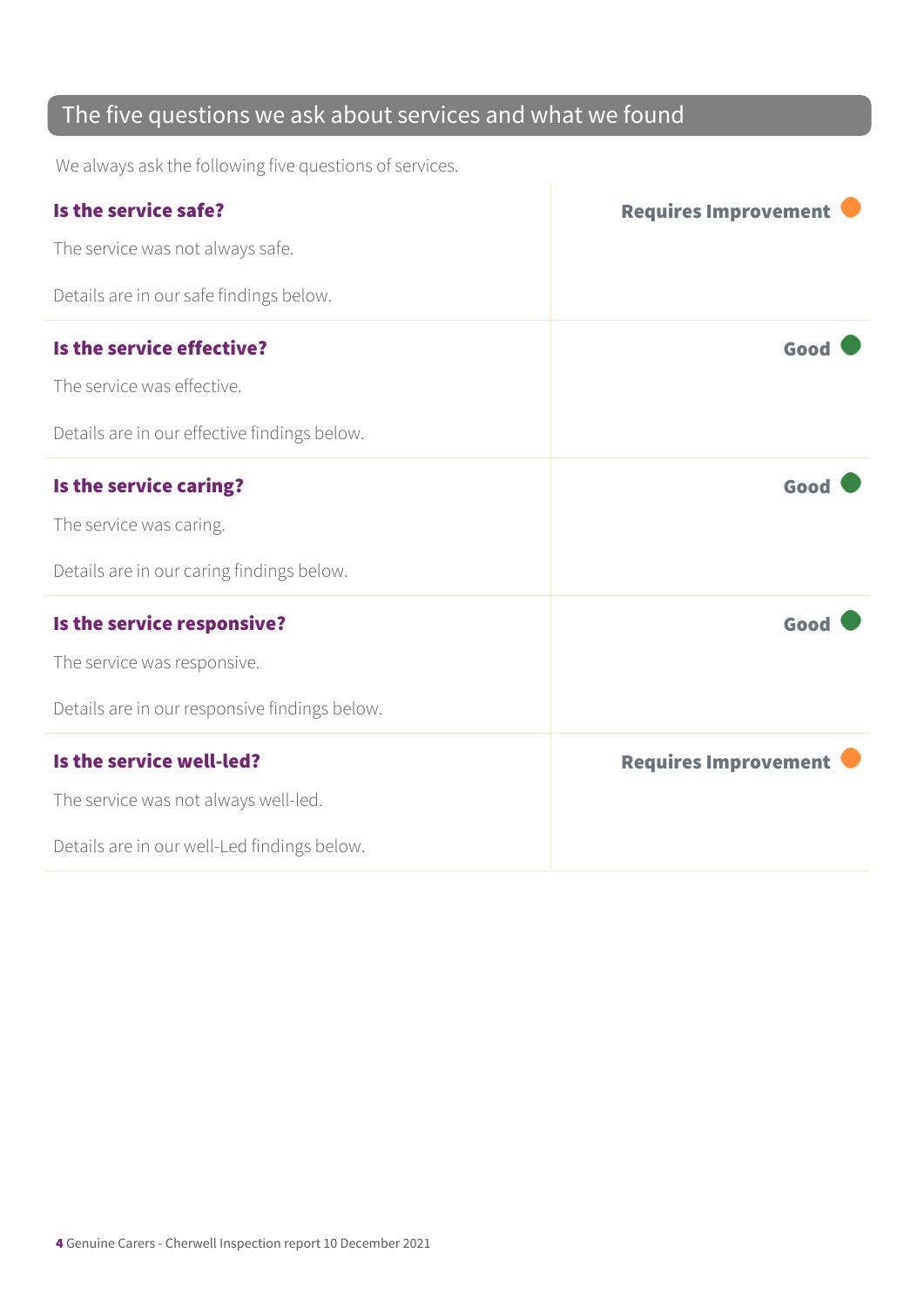

# Genuine Carers - Cherwell

#### Detailed findings

### Background to this inspection

#### The inspection

We carried out this inspection under Section 60 of the Health and Social Care Act 2008 (the Act) as part of our regulatory functions. We checked whether the provider was meeting the legal requirements and regulations associated with the Act. We looked at the overall quality of the service and provided a rating for the service under the Care Act 2014.

#### Inspection team

The inspection was conducted by one inspector and one Expert by Experience. An expert by experience is a person who has personal experience of using or caring for someone who uses this type of care service.

#### Service and service type

This service is a domiciliary care agency. It provides personal care to people living in their own houses and flats.

The service had a manager registered with the Care Quality Commission. This means that they and the provider are legally responsible for how the service is run and for the quality and safety of the care provided.

#### Notice of inspection

We gave the service 24 hours' notice of the inspection. This was because it is a small service and we needed to be sure that the provider or registered manager would be in the office to support the inspection.

#### What we did before the inspection

We used the information the provider sent us in the provider information return. This is information providers are required to send us with key information about their service, what they do well, and improvements they plan to make. This information helps support our inspections. Prior to our inspection, we reviewed information we held about the service. This included any information received and statutory notifications. A notification is information about important events which the provider is required to send us by law. We took this into account when we inspected the service and made the judgements in this report.

During the inspection-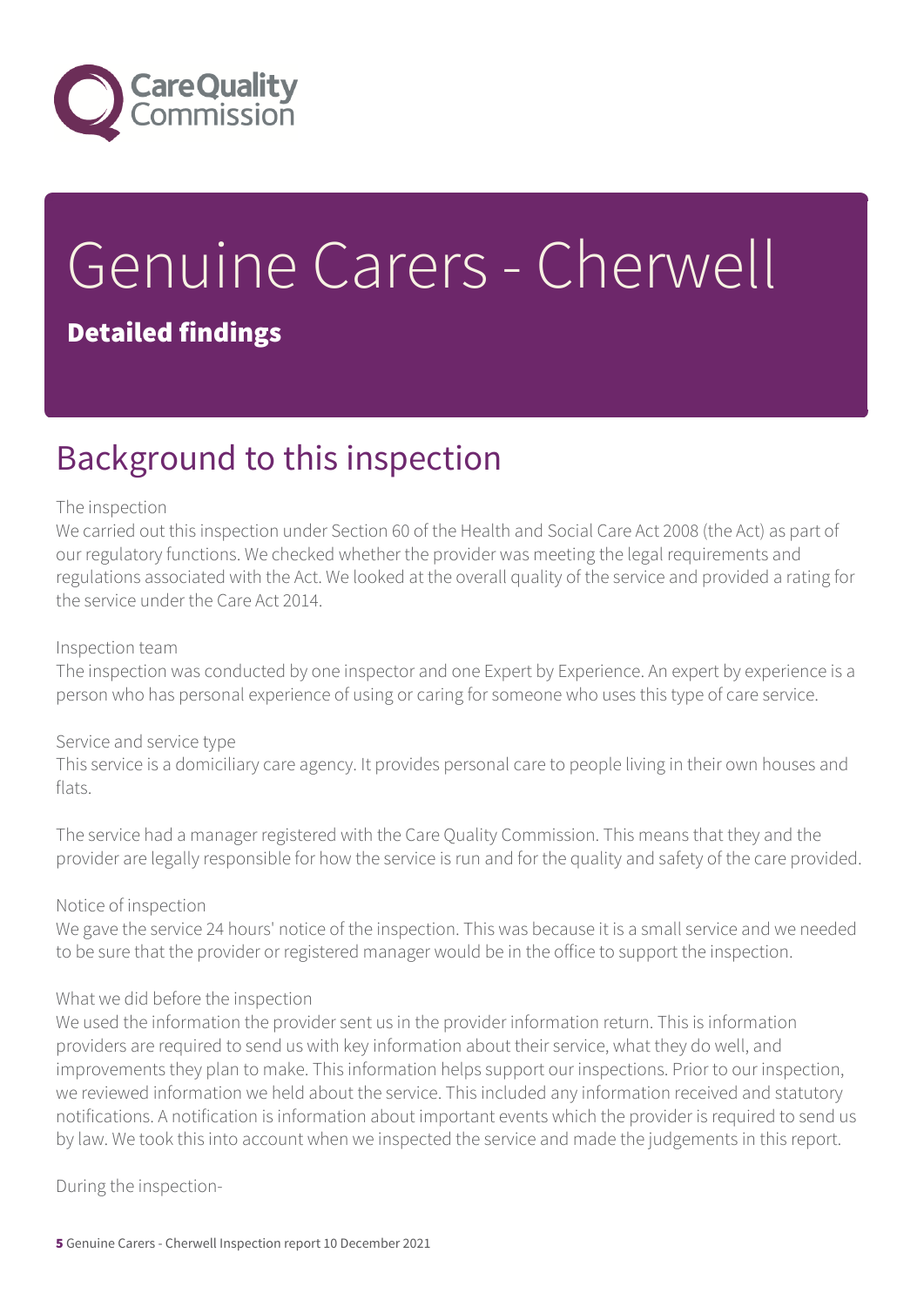During the inspection, we spoke with two people using the service, eight people's relatives, five care staff, a manager and the registered manager. We reviewed a range of records relating to people's care and the way the service was managed. These included care records for three people, medicine administration records, staff training records, three staff recruitment files, staff supervision and appraisal records, quality assurance audits, incidents and accidents reports, complaints and compliments records, and records relating to the management of the service.

#### After the inspection

We continued to seek clarification from the provider to validate evidence found. We looked at training data and quality assurance records. We contacted three external professionals to gather their views about the service.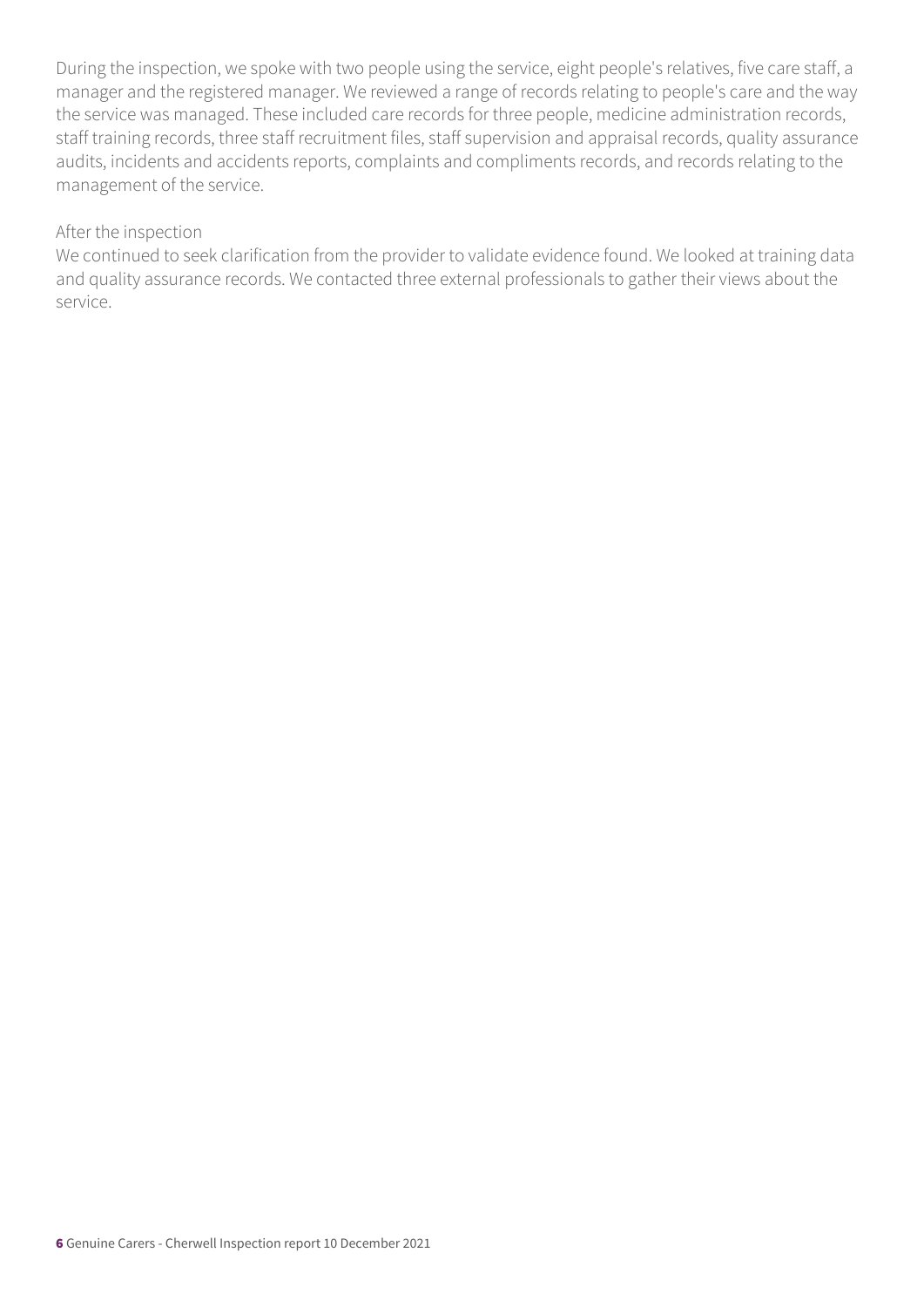### Is the service safe?

### Our findings

Safe – this means we looked for evidence that people were protected from abuse and avoidable harm.

This is the first inspection for this newly registered service. This key question has been rated requires improvement. This meant some aspects of the service were not always safe and there was limited assurance about safety. There was an increased risk that people could be harmed.

Staffing and recruitment

● The provider did not follow safe recruitment practices. The staff recruitment files did not contain the necessary checks and references. The registered manager was aware of the discrepancies in relation to missing documentation, such as verifying identity of new staff, full employment histories and references to assess applicant's suitability. During the inspection the registered manager showed the inspector new systems that were being developed to improve recruitment checks.

These concerns were a breach of Regulation 19 (Fit and proper persons employed) of the Health and Social Care Act (Regulated Activities) Regulations 2014.

- There was not always enough staff. People, their relatives and staff spoke about staff shortages and late visits. One relative said, "I think they have been short staffed recently. They've been quite late sometimes, they let us know now. I said, just let me know so I can let [person] know, so he doesn't worry."
- The registered manager was open and transparent about the impact staffing levels had on the service. She said. "When we are short on staff, it means myself and managers have to go out on visits, so our priorities have been focused on caring for our clients."
- The registered manager told us recruitment to three permanent vacancies was ongoing but admitted it had been difficult to recruit people in the current job market.
- Some relatives said they did not receive a rota for visits and would prefer to know in advance, and although some people reported late visits, there were no reports of missed visits.

#### Assessing risk, safety monitoring and management

- Risk assessments and care plans were in place for each person. Although risks to people had been identified, the steps to be taken to deal with those risks were not always clear. For example, one person's care plan identified choking as a hazard but there were no details of control measures to mitigate the risk identified.
- As staff supported regular people, they knew people's needs well. From speaking with staff, we were reassured people received appropriate support however, the lack of risk assessment meant people could be at risk or harm if they were to be assisted by a staff member who was not familiar with the person's needs.
- The registered manager and deputy managers carried out spot check visits to monitor and review safety and quality of visits completed by staff and had regular contact with service users and relatives to obtain feedback.
- Individual accidents had been recorded but there was no overview to monitor the accidents for any trends and lessons learnt.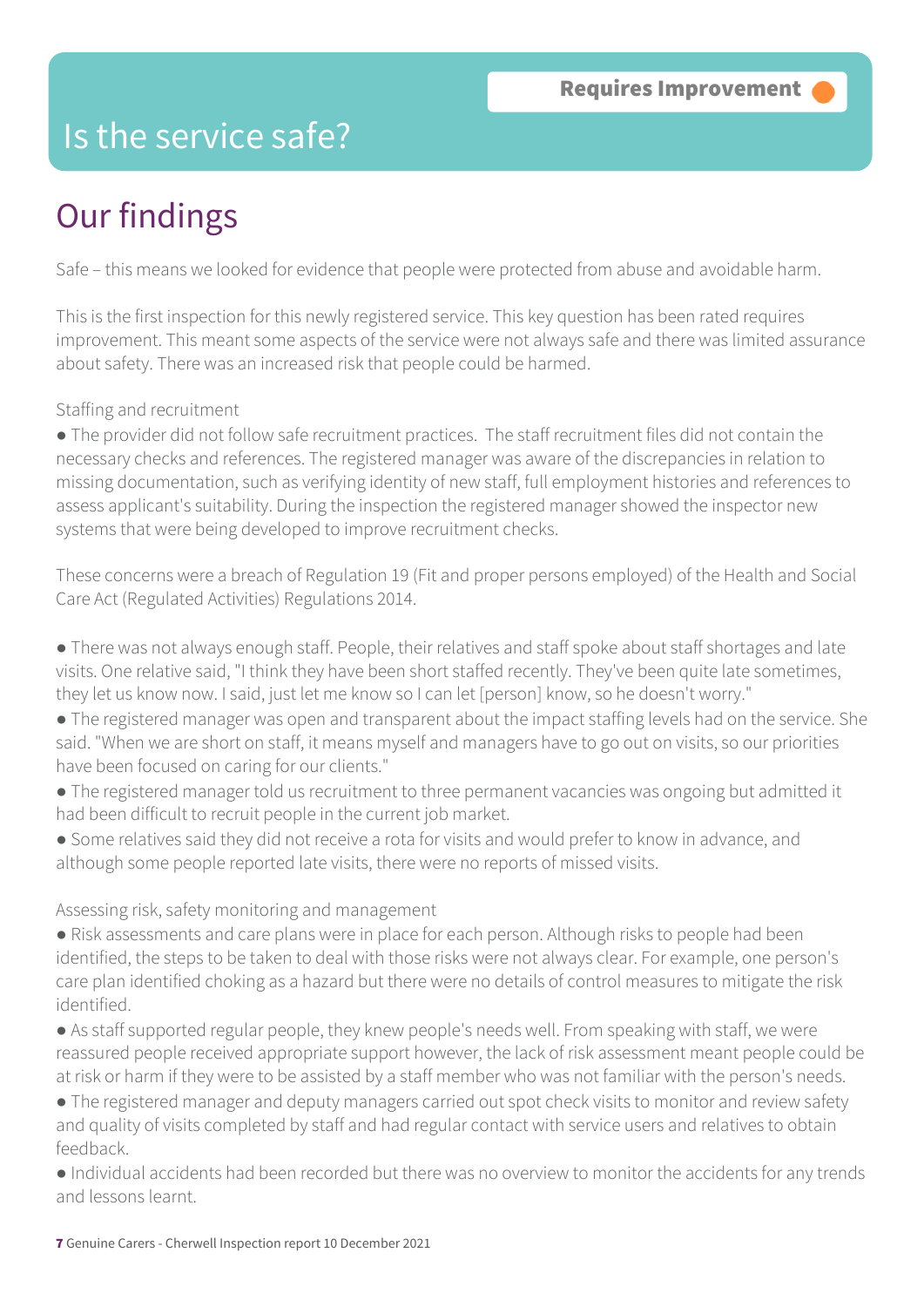Using medicines safely

- People received their medicine as required. A relative told us, "[Person] is supported with their medication. It's in her dosset box and they give it in a little tub. Staff puts them in [person's] hand and she takes them. [Staff] have got all the paperwork there and they do let me know if she's run out."
- Staff had received training in the safe management of medicines, and the registered manager had recently introduced further competency checks and the management team had completed checks for most staff.

#### Learning lessons when things go wrong

- There was a log to record individual accidents but there was no evidence that this had been completed. We discussed this with the registered manager who advised that communication between staff and the management team meant accidents and incident were reported by staff, however, these were not logged onto the record by managers and therefore could not provide evidence of how trends and lessons learnt were identified.
- Staff told us they knew how to report accidents and incident to their managers and felt supported to handle and manage incidents.

#### Preventing and controlling infection

- We were assured that the provider's infection prevention and control policy was up to date.
- We were not assured that the provider was accessing testing for staff. Staff told us that testing was done on "the basis of trust", and the registered manager told us that staff did not use the unique organisation number when registering test results. Staff also told us the organisation did not provide lateral flow testing kits. This was discussed with the registered manager and we have also signposted the provider to resources to develop their approach.
- We were assured that the provider was using PPE effectively and safely.

Systems and processes to safeguard people from the risk of abuse

- Systems were in place to safeguard people from harm and abuse. The registered manager told us that all safeguarding concerns would be recorded and investigated by the service
- Staff had received training in safeguarding adults and understood their responsibilities to identify and report any concerns. They were aware that incidents of potential abuse or neglect should be reported to the local authority. A member of staff told us, "If I had any safeguarding concerns, I can speak to my line manager, social services, the Police or CQC (Care Quality Commission)." Staff told us they felt confident to escalate concerns and felt supported by their managers.
- People told us they felt safe. One relative said, "I think he's very safe. I've got no worries about them."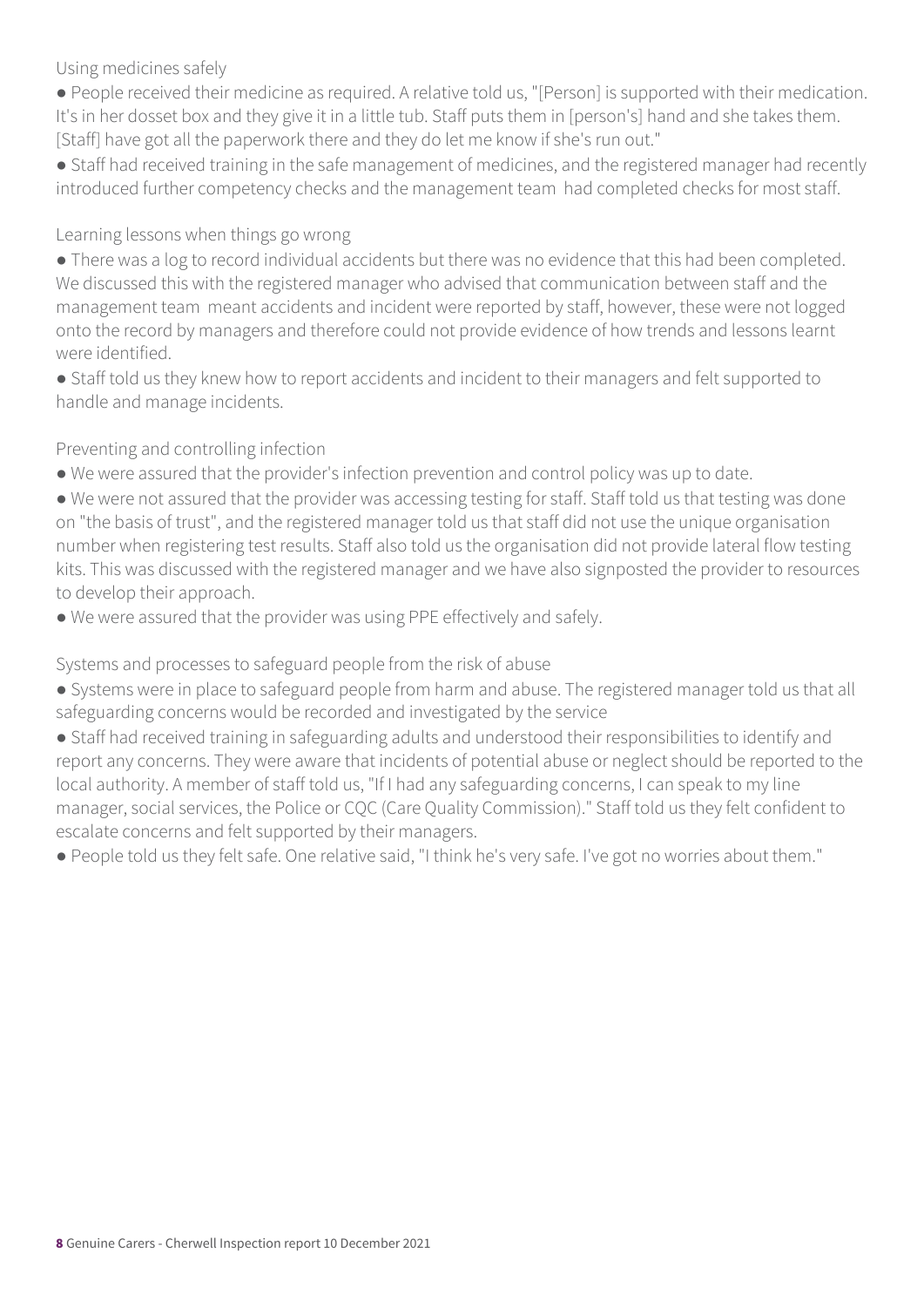### Is the service effective?

### Our findings

Effective – this means we looked for evidence that people's care, treatment and support achieved good outcomes and promoted a good quality of life, based on best available evidence.

This is the first inspection for this newly registered service. This key question has been rated good. This meant people's outcomes were consistently good, and people's feedback confirmed this.

Assessing people's needs and choices; delivering care in line with standards, guidance and the law

- People's needs were assessed prior to commencing their care in order to ensure their care needs could be met in line with current guidance and best practice. These included people's preferences relating to their care and communication needs.
- The provider considered people's protected characteristics under the Equality Act to make sure that if the person had any specific needs. For example, relating to their religion, culture or sexuality.
- People's risk assessments and care plans considered all aspects of their lives.

Staff support: induction, training, skills and experience

- We received mixed feedback from relatives about staff skills and training. Some relatives felt the training provided to staff was not adequate while others spoke positively.
- Staff told us they felt supported during their induction and received sufficient training to carry out their role. One member of staff told us, "The team were amazing and very supportive."
- Staff received ongoing training relevant to their roles, and specific to people's needs.

Supporting people to eat and drink enough to maintain a balanced diet

- People were mostly independent with their meals and where support was required, it was minimal.
- People's care plans contained information about their dietary needs and preferences. Staff told us that they supported people with their meals and drinks during care calls to ensure people had a balanced diet.

● Relatives told us staff supported people as needed. One relative said, "'They help prepare it and they leave it for him. There is nothing documented as to what he's eaten." Another relative said, "They sometimes help with meals while I eat my meal, it's fantastic."

Staff working with other agencies to provide consistent, effective, timely care; supporting people to live healthier lives, access healthcare services and support

● Staff worked with the local authority, healthcare, and social care professionals to ensure that people received support in the right way.

● A professional told us, "Up to now I have no major concerns with the way they manage their time and they are very good with the support offered to their clients. They have been very responsive and always open to help. The only one thing I would suggest for them to improve is communication. I do understand this may be difficult at times, especially under the pressure we are all working at present."

Ensuring consent to care and treatment in line with law and guidance The Mental Capacity Act 2005 (MCA) provides a legal framework for making particular decisions on behalf of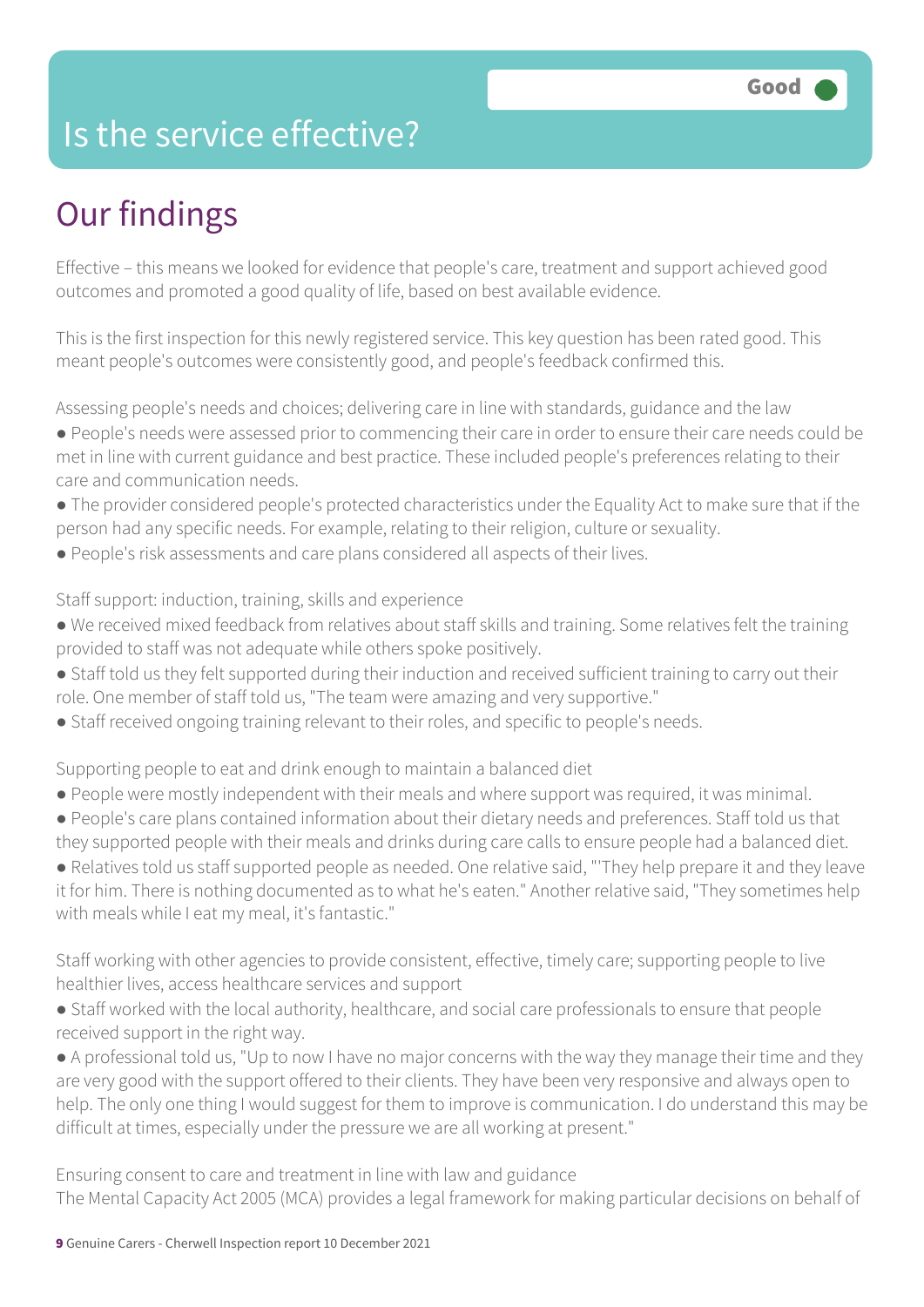people who may lack the mental capacity to do so for themselves. The Act requires that, as far as possible, people make their own decisions and are helped to do so when needed. When they lack mental capacity to take particular decisions, any made on their behalf must be in their best interests and as least restrictive as possible.

People can only be deprived of their liberty to receive care and treatment when this is in their best interests and legally authorised under the MCA.

When people receive care and treatment in their own homes an application must be made to the Court of Protection for them to authorise people to be deprived of their liberty.

We checked whether the service was working within the principles of the MCA

- People told us their choices were respected. People's care records highlighted the importance of people making their own decisions.
- Staff worked within the principles of MCA and ensured care provided was led by people.

● The registered manager was aware about the requirements of the MCA Code of Practice in terms of an assessment was required if there were concerns about a person lacking capacity to make certain decisions. We identified some care plans that were incomplete about People's Power of Attorney (PoA). The registered manager said that they would be reviewing all care plans to ensure accurate information was provided and follow good practice to have copies of the document to ensure the PoA was the correct one and there were no restrictions.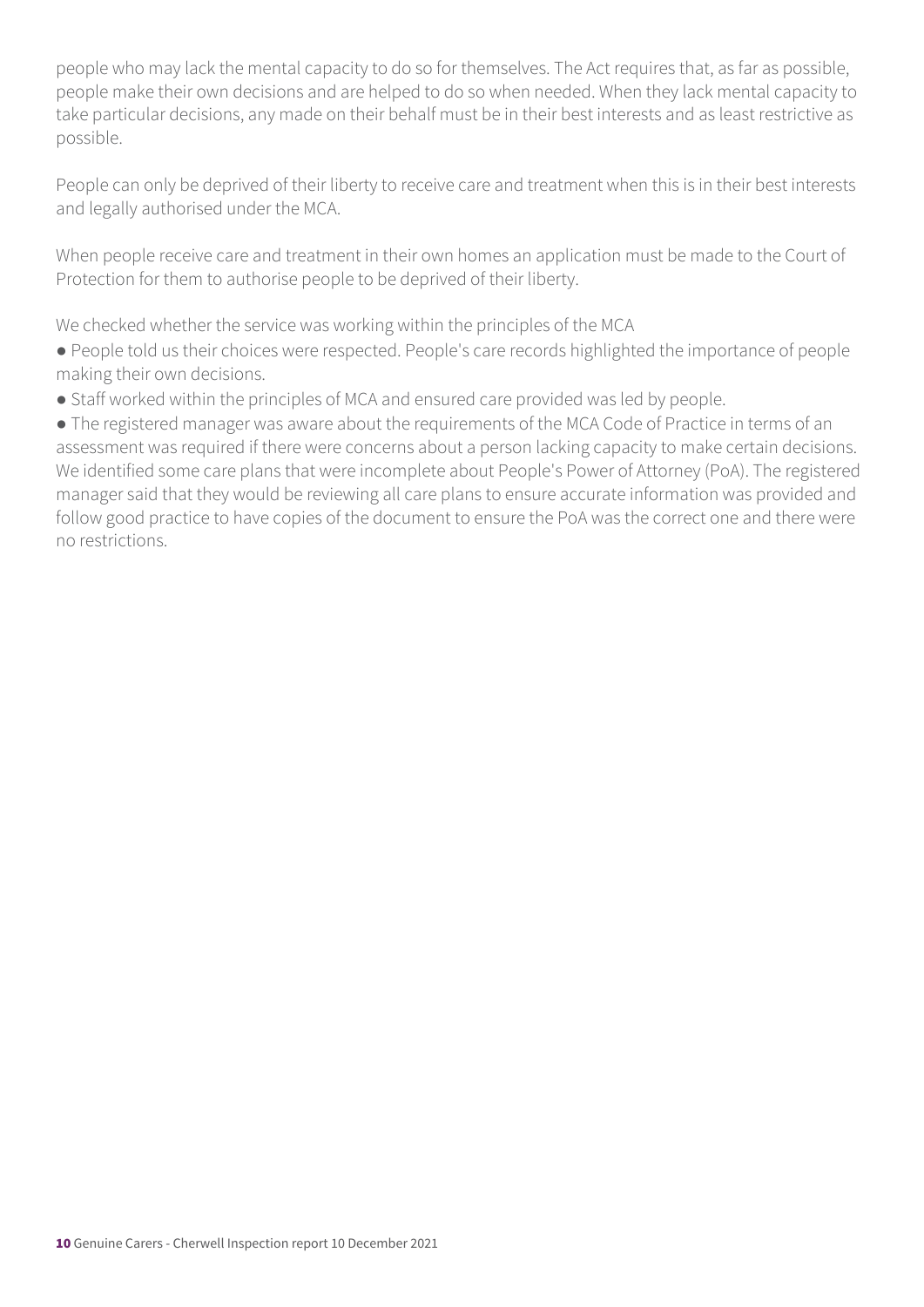### Is the service caring?

### Our findings

Caring – this means we looked for evidence that the service involved people and treated them with compassion, kindness, dignity and respect.

This is the first inspection for this newly registered service. This key question has been rated good. This meant people were supported and treated with dignity and respect; and involved as partners in their care.

Ensuring people are well treated and supported; respecting equality and diversity

- People and their relatives told us staff were kind and compassionate. One person told us, "They treat me with dignity, respect and have a good sense of humour!". Relatives told us, "They're fantastic. They look after her" and "They have a laugh and joke with him, they genuinely care for him."
- People's diverse needs were known to staff and respected. Care and support were delivered in a nondiscriminatory way and people's rights were protected.
- Staff told us there was a caring culture embedded within the team and the importance of understanding and respecting people's backgrounds, their needs and listening to what was important to them. As a result, they knew how people wanted to be supported. One staff member said, "I always listen carefully to focus on their interests and understand what makes people happy. Understanding people's mental health is very important as for the me the job is not just about physical health and personal care."
- An external professional said, "Genuine carers worked hard to support [person] despite there being lots of challenges, the registered manager tried to find person centred solutions to accommodate [person's] requests where possible."

Supporting people to express their views and be involved in making decisions about their care

- Care plans were developed with people and their relatives, where appropriate. Relevant health and social care professionals and the staff team who knew people well also contributed to care plans.
- Staff demonstrated they followed a person-centred approach to the care they provided to people.
- People's relatives told us they were regularly contacted by the service. However, people's relatives pointed out that some information was not always passed to them.

Respecting and promoting people's privacy, dignity and independence

- Staff were able to describe how they respected people. This included, asking to enter the person's home and considering how they like to be supported. Relatives also told us that staff were considerate in respecting people's privacy and dignity. One relative said, "They're brilliant, they use towels to cover them up."
- Care plans documented and promoted people's goals to maintain their independence with support from staff. For example, one person's care plan stated the goal was to maintain their independence by remaining to live at home for as long as possible with the support from Genuine Carers.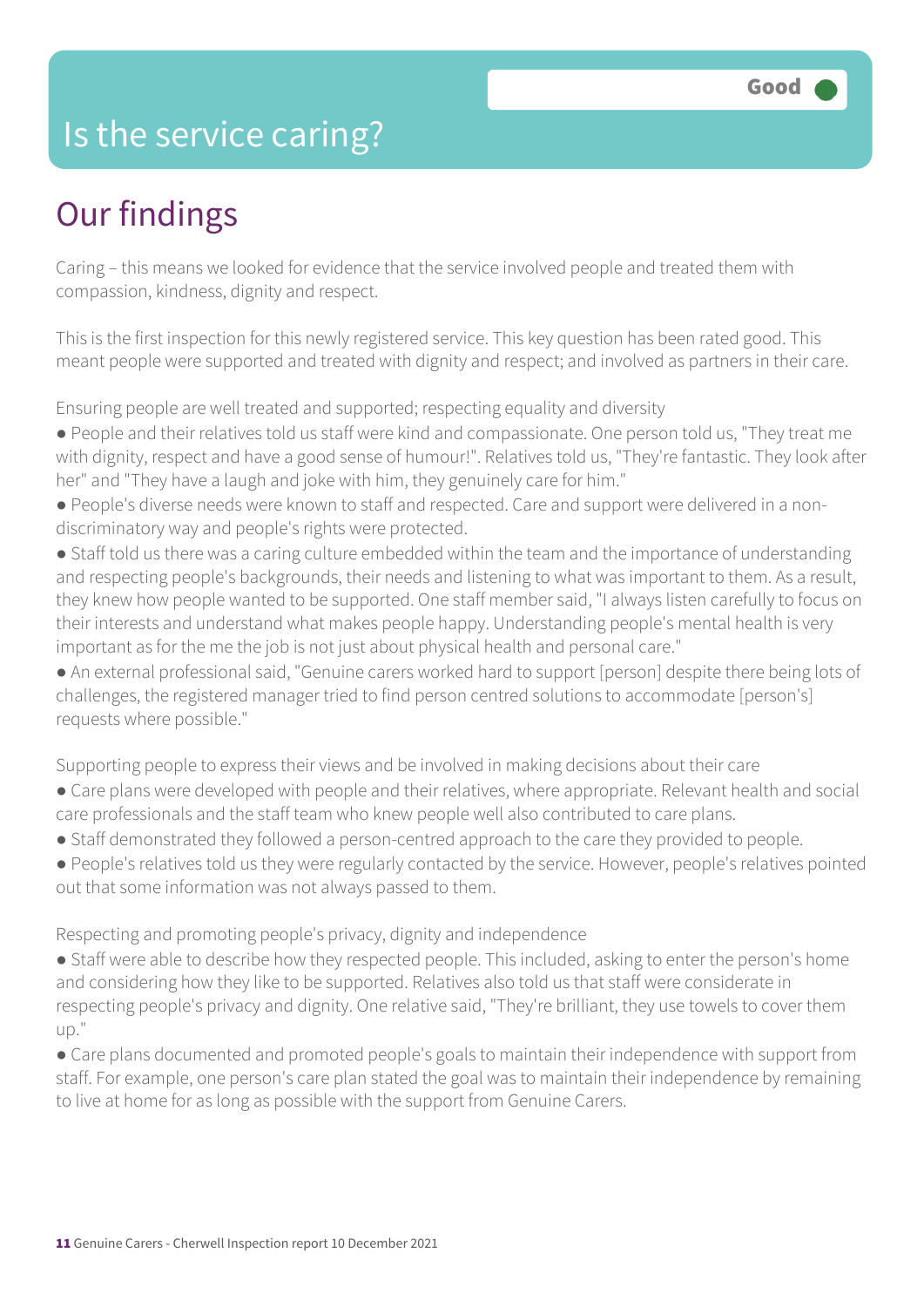### Is the service responsive?

### Our findings

Responsive – this means we looked for evidence that the service met people's needs.

This is the first inspection for this newly registered service. This key question has been rated good. This meant people's needs were met through good organisation and delivery.

Planning personalised care to ensure people have choice and control and to meet their needs and preferences

- People had individualised care plans that supported a person-centred approach. We saw there was clear guidance on how to meet people's individual needs. People's care files included information about their personal histories and what was important to them.
- People told us the care and support they received met their needs. One person said, "They are good when they come. They are not rushed and seem to have enough time."
- Staff told us the team worked hard to ensure people were treated as individuals and their unique wishes and circumstances were considered when planning the level of support needed. A staff member said, "It's like a family. We are caring and compassionate, we take an approach to understand people's needs both physical and emotional."

#### Meeting people's communication needs

Since 2016 onwards all organisations that provide publicly funded adult social care are legally required to follow the Accessible Information Standard (AIS). The standard was introduced to make sure people are given information in a way they can understand. The standard applies to all people with a disability, impairment or sensory loss and in some circumstances to their carers.

- People's communication needs were outlined in care records. This included details about people's eyesight, hearing and communication needs, as well as guidance for staff awareness on body language and orientation for people with impairments.
- Staff were knowledgeable about people's communication support needs and people were given information in accessible ways such as providing service user handbooks with key contact information.

#### Improving care quality in response to complaints or concerns

- People and their relatives knew how to raise any complaints or concerns about the service. A relative told us, "The registered manager always asks if I'm happy or need to change anything. She is really approachable."
- The registered manager had a system in place to record complaints and compliments. We viewed the log and saw complaints and compliments had been logged and had been responded to verbally. The registered manager was knowledgeable about the outcome of complaints and recognised further areas to improve by documenting the outcome following verbal resolutions.

End of life care and support

- Information about people's end of life wishes such as a resuscitation status were included in their care records.
- No people received end of life support at the time of our inspection visit.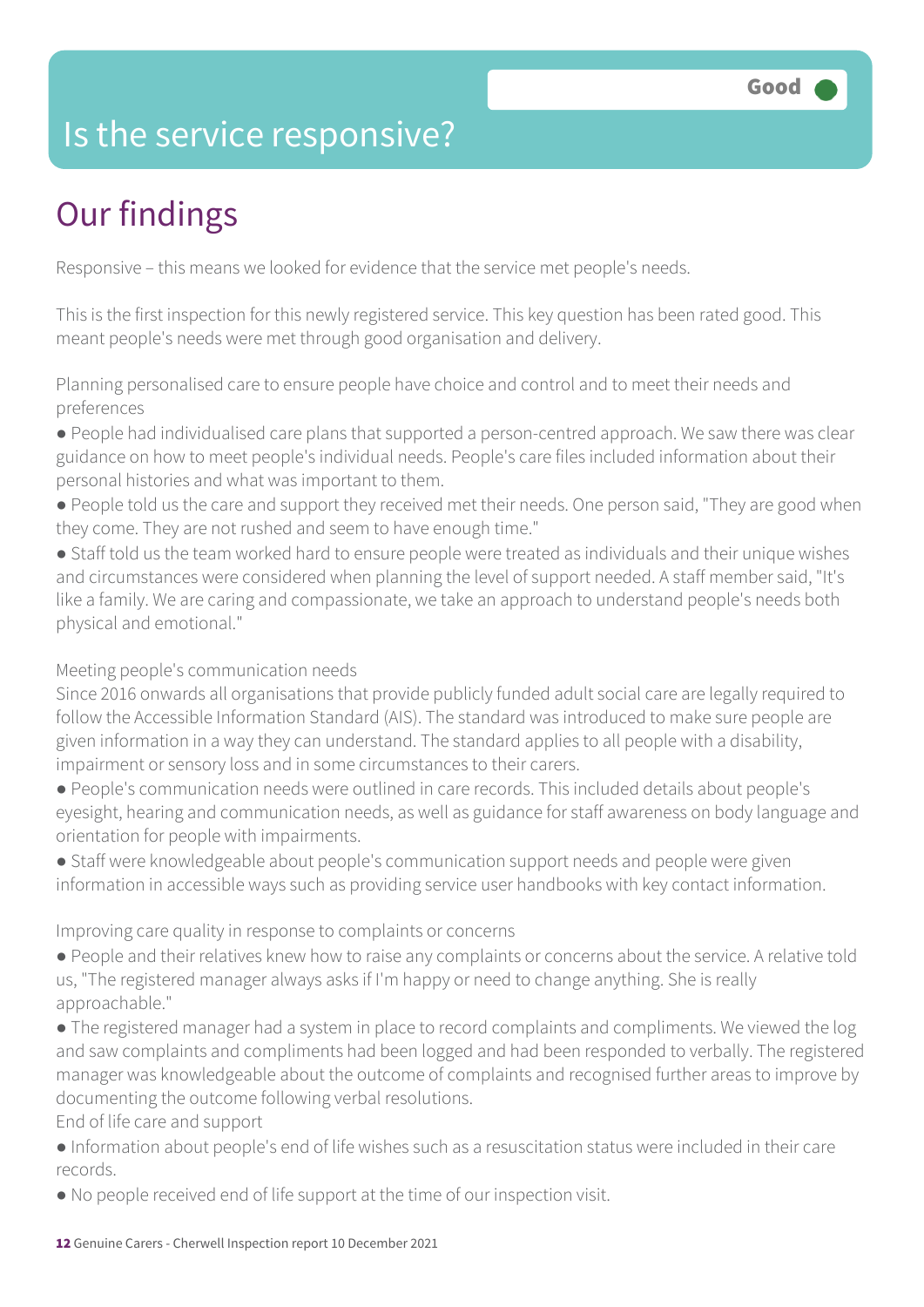### Is the service well-led?

### Our findings

Well-led – this means we looked for evidence that service leadership, management and governance assured high-quality, person-centred care; supported learning and innovation; and promoted an open, fair culture.

This is the first inspection for this newly registered service. This key question has been rated requires improvement. This meant the service management and leadership was inconsistent. Leaders and the culture they created did not always support the delivery of high-quality, person-centred care.

Managers and staff being clear about their roles, and understanding quality performance, risks and regulatory requirements

● The providers systems and process were not always effective. Records were not always complete, accurate or up to date. We identified training records, supervision monitoring and some risk assessments that were not completed or in place. The registered manager had created action plans, but actions were not always completed. For example, some of the risk assessments were not fully complete in identifying risk but did not include risk management plans or whether risks were classified as low, medium or high. The registered manager said, "We have to hold our hands up on that and realise we have not completed them fully."

● The oversight and monitoring risk in relation to covid-19 testing was not robust as the registered manager did not have systems in place to evidence testing of staff. The registered manager told us that while testing kits were issued to staff, these were not logged at an organisational level using the government website via the unique organisation number.

● Audits were carried out on a monthly basis to monitor compliance and while the audits identified issues such as gaps in completing medication administration records (MARs), the specific actions from these audits lacked detail to address the issues and subsequent audits showed similar issues were repeated in subsequent months.

These concerns were a breach of Regulation 17 (Good Governance) of the Health and Social Care Act (Regulated Activities) Regulations 2014.

Promoting a positive culture that is person-centred, open, inclusive and empowering, which achieves good outcomes for people

- Staff told us there was a good team and they felt supported by the registered manager and managers. Comments included; "Managers are very responsive, it's a great team." and "The managers are always available to help, and I really appreciate the opportunity to work with Genuine."
- The management team praised their staff team and their commitment, especially of working throughout the pandemic, they said, "The staff had been absolutely amazing and worked so hard."
- The registered manager was known to people and their relatives. Relatives told us they communicated with the registered manager and people used her first name. The other managers also spent time working among staff which enabled them to monitor and observe staff practices.

How the provider understands and acts on the duty of candour, which is their legal responsibility to be open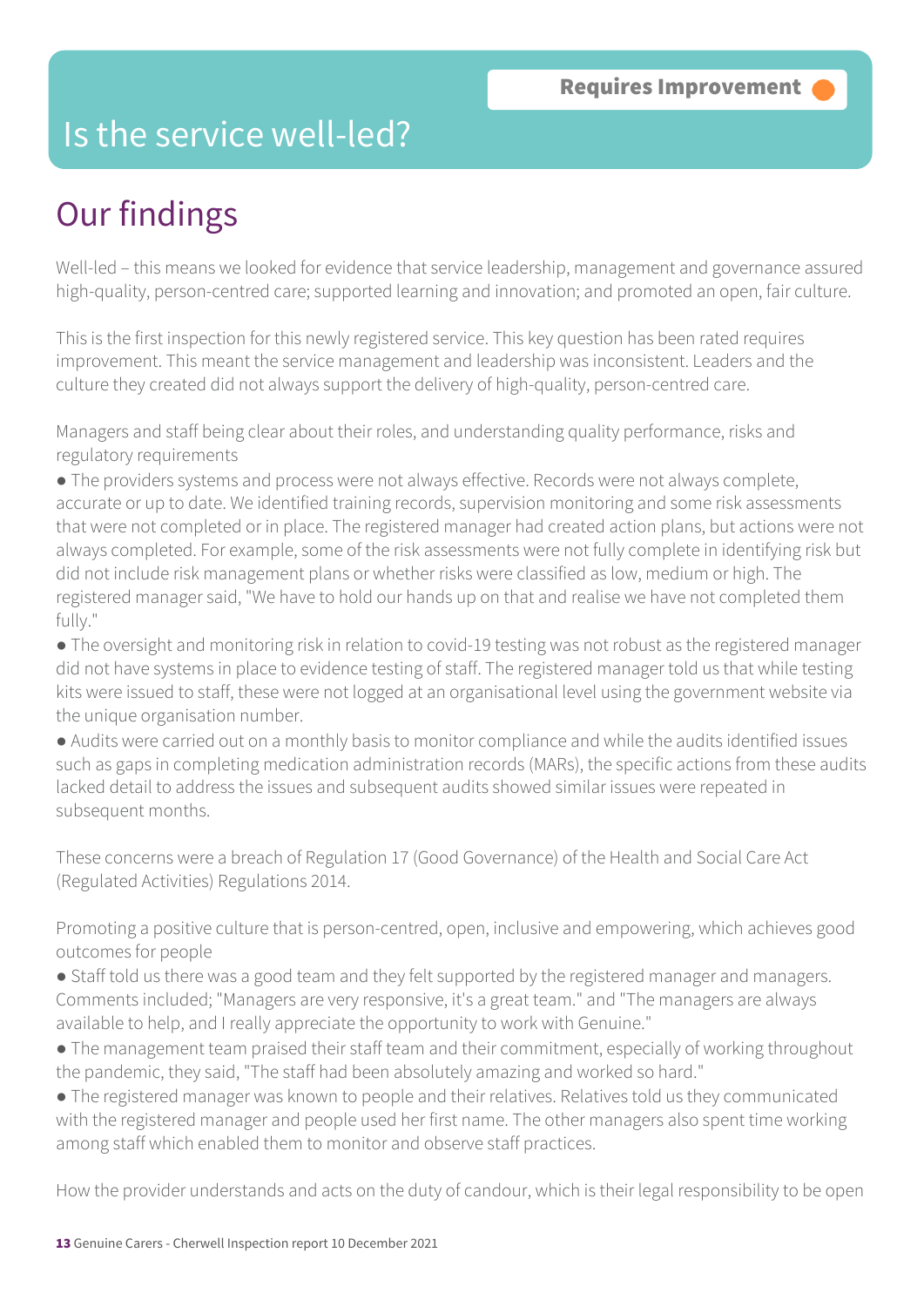and honest with people when something goes wrong

• The Care Quality Commission (CQC) sets out specific requirements that providers must follow when things go wrong. This includes informing people and their relatives about the incident, providing reasonable support, providing truthful information and an apology when things go wrong. The registered manager was aware of her responsibilities and kept people's relatives informed as required.

● The registered manager was responsive to issues and concerns; they completed investigations and understood their responsibility to be open and honest if things went wrong.

● It was evident throughout the inspection that the registered manager worked closely with staff and external professionals to offer a good service. They engaged with the inspection in a positive way and reflected on how staffing levels had impacted on her management and quality assurance work which conflicted with supporting staff on day to day operational tasks such as managers carrying out care visits. A relative told us, "They need more carers but there is a shortage anyway at the moment. They are there if you need them."

Engaging and involving people using the service, the public and staff, fully considering their equality characteristics

● The registered manager operated an open-door policy and was approachable. An annual satisfaction survey had been carried out.

● People had opportunities to share their views and be an active part of the care planning process via an ongoing engagement with staff and managers. A relative told us, "We had an assessment with Genuine Care to find out about [person] and took notes on what he liked."

Continuous learning and improving care

- Although some of the quality assurance systems were not fully implemented or actions from audits being all completed, the registered manager and staff were passionate and committed to improving the service delivered for the benefit of people using it.
- Staff told us, "We know we have to improve, but we are 100% committed to learn and take on board feedback from the inspection process."
- The registered manager demonstrated enthusiasm to improve the service and said, "Our focus has been on the people we care for and we realise the work we have to do in the office on some of the paperwork and systems to support people more effectively."

Working in partnership with others

● Staff worked in partnership with the local external health and social care professionals as required.

● External professionals' feedback complimented staff and improvements made in relation to communication. One professional said, "Communication from Genuine carers was brilliant, it was always easy to get hold of the registered manager via telephone and email and she would respond quickly to any queries." Another professional told us, "I feel that they have improved since [person] started working with the registered manager, I no longer need to chase them up repeatedly for information or feedback."